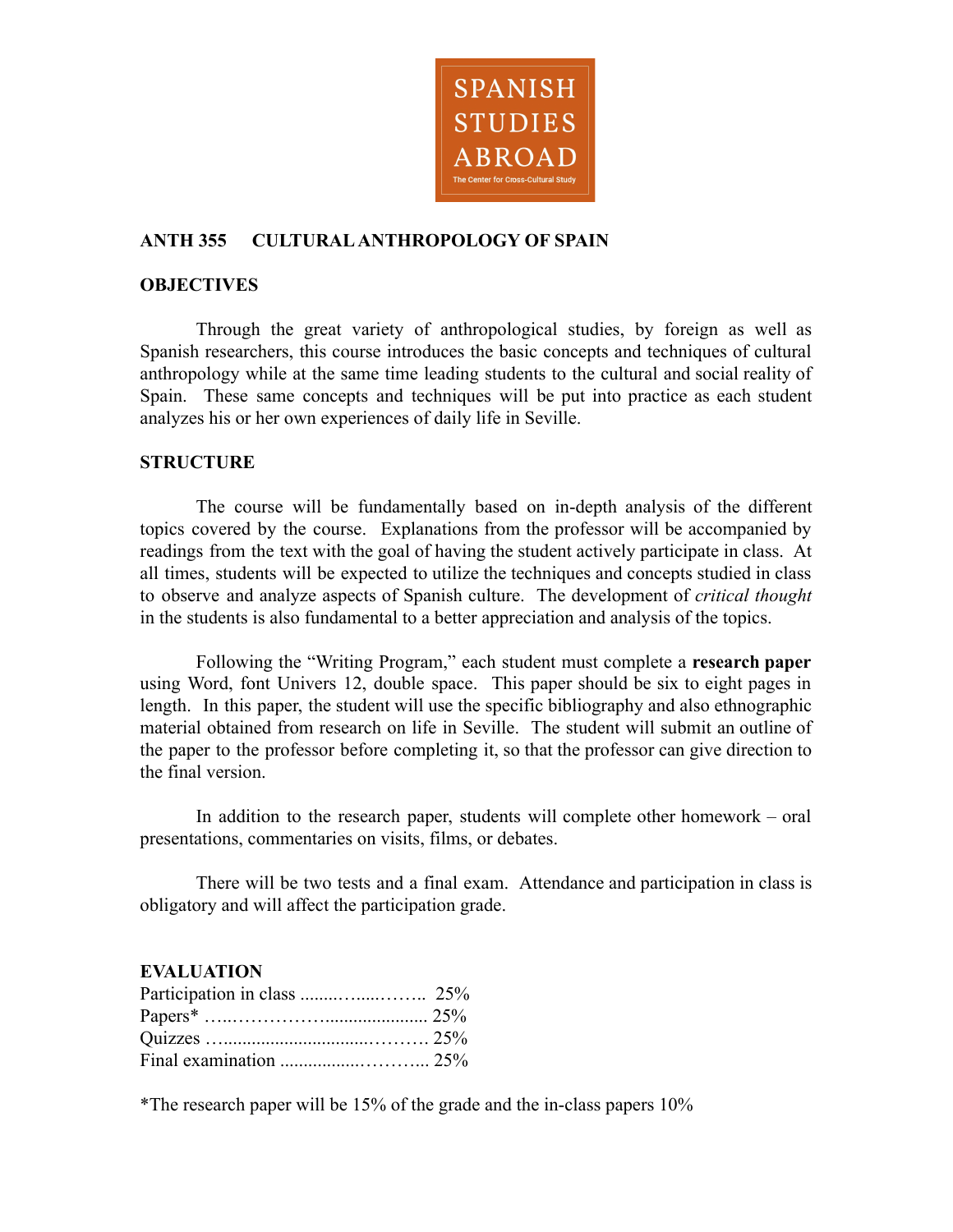

## TEXTBOOK

Lisón Tolsana, C. (1991). Invitación a la antropología cultural de España. Akal.

The above text will be supplemented with some additional articles and all updated information that appears in relation to the subject matter.

## **BIBLIOGRAPHY**

- Aguilar Criado, Encarnación. (1998). Las bordadoras de mantones de manila de Sevilla: Trabajo y género en la producción domestica. Sevilla: Area de Cultura, Ayuntamiento de Sevilla.
- Alvarez Santaló, C., Mª J. Buxó y S. Rodríguez Becerra, eds. (1989). La religiosidad popular. Barcelona: Anthropos.
- Brandes, Stanley. (1991). Metáforas de la masculinidad: Sexo y estatus en el folklore andaluz. Madrid: Taurus.
- Cátedra, María, ed. (1991). Los españoles vistos por los antropólogos. Madrid: Júcar.
- Feixa, Carles. (1998). De jóvenes, bandas y tribus: Antropología de la juventud. Barcelona: Ariel.
- García García, José Luis. (1996). Prácticas paternalistas: Un estudio antropológico sobre los mineros asturianos. Barcelona: Ariel.
- Kottak, Conrad Phillip. (1994). Antropología: Una exploración de la diversidad humana con temas de la cultura hispana. Madrid: McGraw-Hill.
- Pitt-Rivers, Julian A. (1971). Un pueblo en la sierra: Grazalema. Madrid: Alianza.
- Prat, Joan, ed. (1991). Antropología de los pueblos de España. Madrid: Taurus.
- Prat, Joan y Angel Martínez, eds. (1996). Ensayos de antropología cultural. Barcelona: Ariel.
- San Román, Teresa, ed. (1986). Entre la marginación y el racismo: Reflexiones sobre la vida de los gitanos. Madrid: Alianza.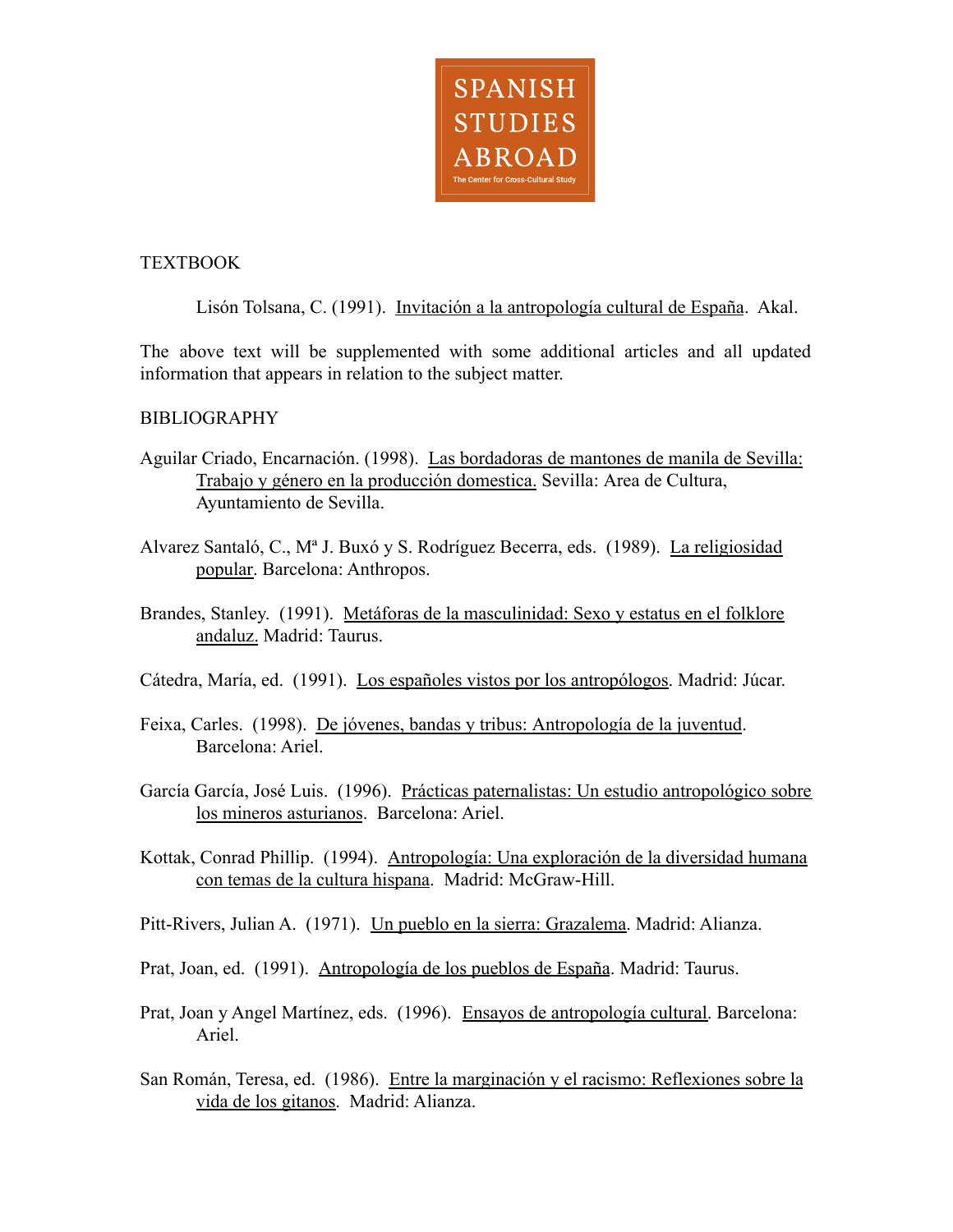

Santana, Agustín. (1997). Antropología y turismo: ¿Nuevas hordas, viejas culturas? Barcelona: Ariel.

Velasco, Honorio M. (1995). Lecturas de antropología social y cultural: La cultura y las culturas. Madrid: Cuadernos de la UNED.

## **TOPICS**

- **1. Basic concepts and techniques of anthropological research:** What is culture? Ethnocentrism and cultural relativism. Methods of fieldwork (observation, participant-observation, interviews, life histories) and ethnography.
- **2. Towns and cities:** The town as a unit of study of traditional culture. J. Pitt-Rivers and Grazalema. Urban anthropology and the study of whole societies. Practice activity: visit to the Museum of Arts and Popular Traditions
- **3. Ethnic and regional identities:** The "damned peoples" of Spain (*chuetos, maragatos, pasiegos, vaquieros,* and *gitanos*). Regions of Spain and minority languages. The role of anthropological studies in the advancement of local cultures.
- **4. Religion, rituals, and festivals:** Popular religion: religious and secular rituals. Popular festivals, tourism and nationalism. Minority religions. Practice activity: observation of daily activities (markets, cafés, mass).
- **5. Economy and work:** Traditional economies (farmers, fishermen). Economic and social change. Owners and miners. Industrial cooperatives: the case of the Mondragón.
- **6. Family and domestic group:** Systems of families and of heredity. The domestic group as a unit of production. The family and social modernization. Practice activity: interview or life history.
- **7. Generation and age:** Machismo. Feminism and anthropology. Women, family, and work: the case of the shawl embroiderers of Manila. Anthropology of age groups. Youth culture.
- **8. Tourism:** Mass tourism and the Spanish coastline. Transformation of local traditions. Rural tourism and social change in interior regions. El Camino de Santiago: Tourism and religion.